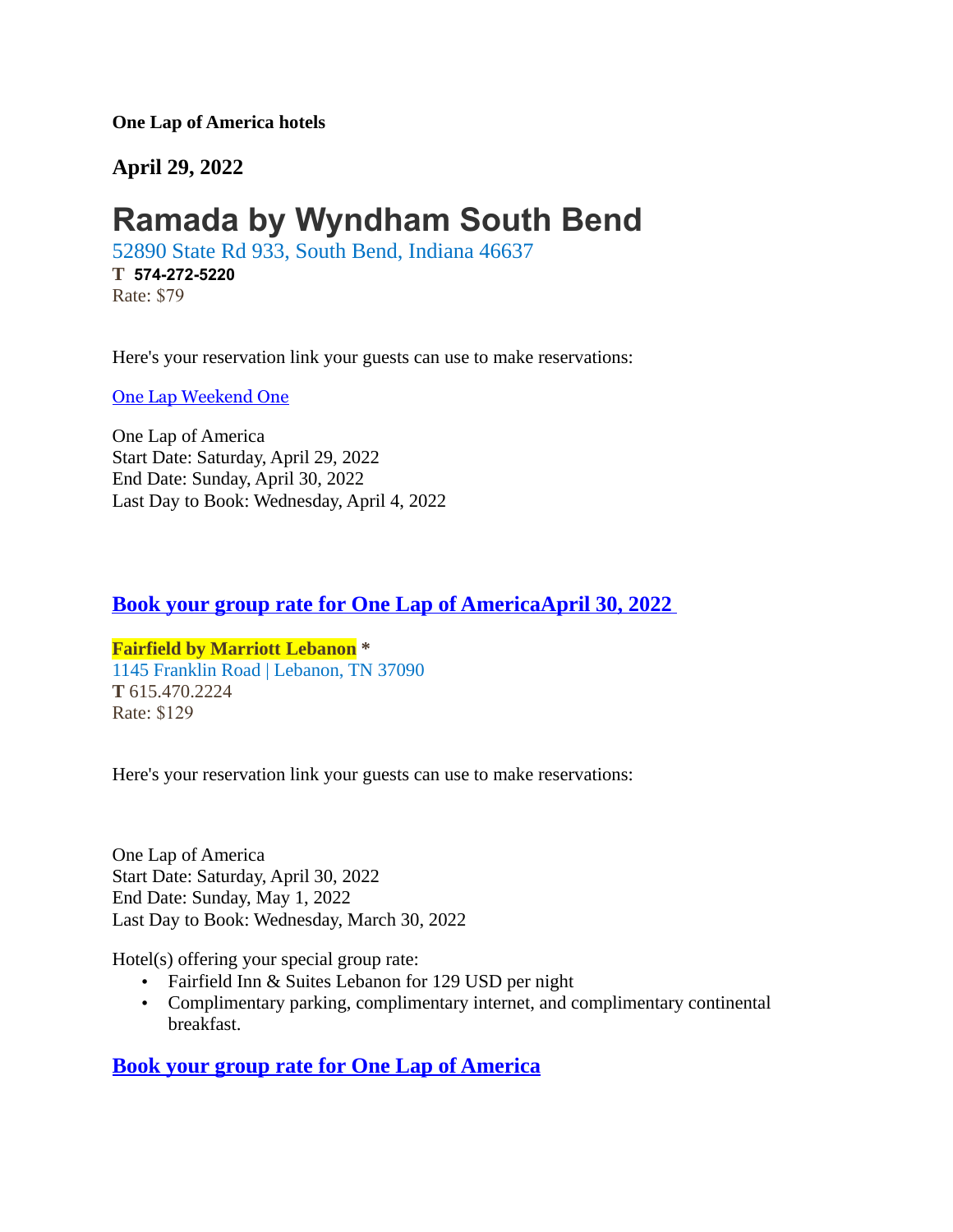#### **Sleep Inn/Mainstay Suites Lebanon**

150 S. Eastgate Ct. Lebanon, TN 37090 (615) 449-7005 Rate: \$119.49 Cut-off date: March 30, 2022

•<https://www.choicehotels.com/reservations/groups/CN99Z9>

#### **Mainstay Suites**

150 S. Eastgate Ct. Lebanon, TN 37090 (615) 449-7005 Rate: \$139.49 Cut-off date: March 30, 2022 •<https://www.choicehotels.com/reservations/groups/LC83J5>

#### **May 1, 2022**

#### **Hampton by Hilton Camden**

122 Wall Street Camden, SC. 29020 T: 803-272-0600 Rate: \$150 includes complimentary parking, complimentary internet and complimentary breakfast Cut-off date: April 1, 2022 Please ask for One Lap of America rate and state date of arrival. You can also use the booking code of OLA through the website (online) or through the App.

#### **Executive Inn, Kershaw**

301 S. Hampton St Kershaw, SC-29067 Phone: 803 801 2700

Room rate: \$80.00 + Tax , Ask for the One Lap of America

#### **May 2, 2022**

#### **Hampton Inn Birmingham/Leeds**

310 Rex Lake Road Leeds, AL. 35094 T: 205-702-4141 Rate: \$129 includes complimentary parking and complimentary internet Cut-off date: April 2, 2022 Please ask for One Lap of America rate or booking link below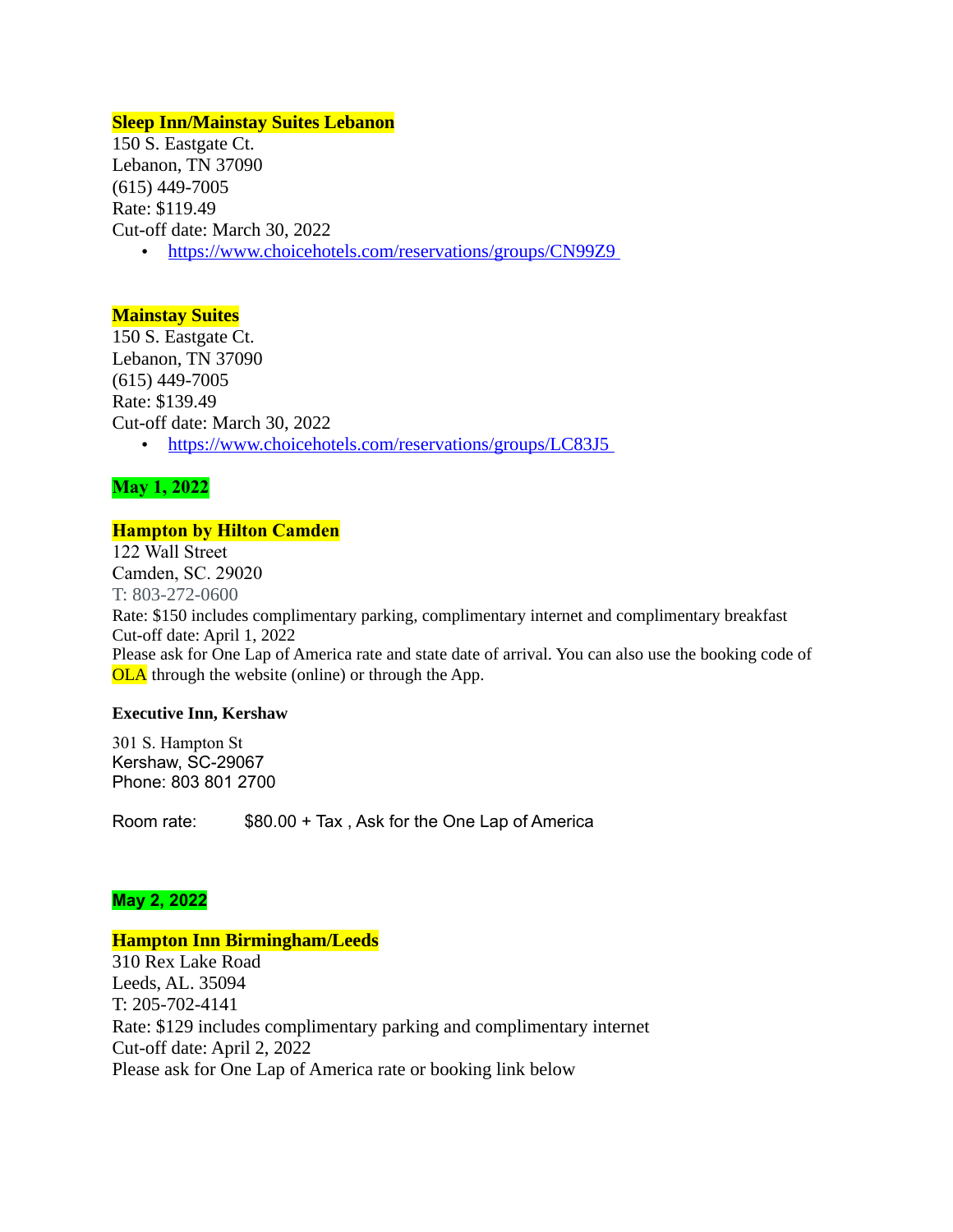**Booking Link:** [https://www.hilton.com/en/book/reservation/deeplink/?](https://www.hilton.com/en/book/reservation/deeplink/?ctyhocn=BHMLEHX&groupCode=CHHOLA&arrivaldate=2022-05-02&departuredate=2022-05-03&cid=OM,WW,HILTONLINK,EN,DirectLink&fromId=HILTONLINKDIRECT) [ctyhocn=BHMLEHX&groupCode=CHHOLA&arrivaldate=2022-05-02&departuredate=2022-05-](https://www.hilton.com/en/book/reservation/deeplink/?ctyhocn=BHMLEHX&groupCode=CHHOLA&arrivaldate=2022-05-02&departuredate=2022-05-03&cid=OM,WW,HILTONLINK,EN,DirectLink&fromId=HILTONLINKDIRECT) [03&cid=OM,WW,HILTONLINK,EN,DirectLink&fromId=HILTONLINKDIRECT](https://www.hilton.com/en/book/reservation/deeplink/?ctyhocn=BHMLEHX&groupCode=CHHOLA&arrivaldate=2022-05-02&departuredate=2022-05-03&cid=OM,WW,HILTONLINK,EN,DirectLink&fromId=HILTONLINKDIRECT)

#### **Holiday Inn Express & Suites Moody – Leeds**

1820 Carl Jones Road Moody, AL. 35004 T: (205) 352-0515 Rate: \$119 includes complimentary parking, complimentary internet and breakfast Cut-off date: April 2, 2022 Please ask for One Lap of America rate

#### **Best Western Plus Bass Hotel & Suites**

1949 Village Drive Leeds, AL. 35094 Rate: \$111 includes complimentary parking, complimentary internet and complimentary breakfast T: (205) 640-5300 Cut-off date: April 2, 2022 Please ask for One Lap of America rate

#### **May 3, 2022**

#### **Holiday Inn Express & Suites Tulsa West - Sand Springs**

101 West Morrow Road Sand Springs, Oklahoma 74063 Rate: T. (918) 419-2700 Rate: \$112 includes complimentary parking, complimentary internet and complimentary breakfast Cut-off date: April 3, 2022 Please ask for One Lap of America rate

#### **Aloft Tulsa Downtown Hotel \***

200 Civic Center Tulsa, OK. 74103 T: (918) 947-8200 Rate: \$94, complimentary parking and complimentary internet Cut-off date: April 4, 2022 Please ask for One Lap of America rate

**One Lap of America Start Date: Tuesday, May 3, 2022 End Date: Wednesday, May 4, 2022 Last Day to Book:** Monday, April 4, 2022 **Hotel(s) offering your special group rate:**

• **Aloft Tulsa Downtown for 94 USD per night [Book your group rate for One Lap of America](https://www.marriott.com/events/start.mi?id=1643903670637&key=GRP)**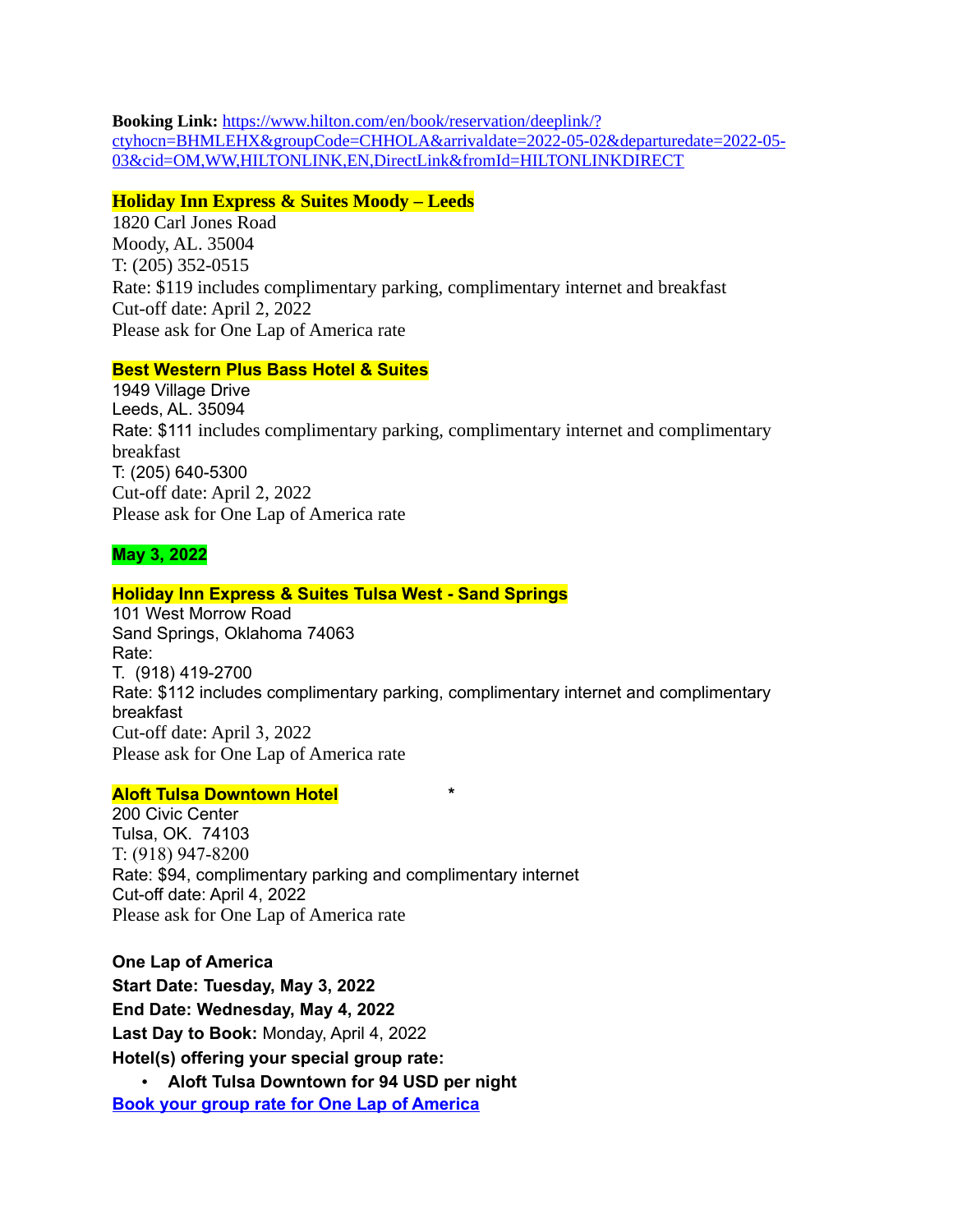#### **May 4, 2022**

#### **Fairfield Inn Topeka**

1530 SW Westport Drive Topeka, KS. 66604 T. (785) 273-6800 Rate: \$109 includes hot breakfast, complimentary breakfast, complimentary internet and complimentary parking Cut-off date: April 4, 2022 Please ask for One Lap of America rate

#### **Hilton Garden Inn Topeka \***

1351 SW Arvonia Place Topeka, KS. 66615 T: (785) 350-2069 Rate: \$109 includes complimentary parking and internet. Restaurant is open for breakfast and dinner. Cut-off date: April 4, 2022 Booking Link: <https://group.hiltongardeninn.com/4znbg5> Hotel: Hilton Garden Inn Topeka Group Name: ONE LAP OF AMERICA Arrival Date: 2022-05-04 Departure Date: 2022-05-05 **Please note, the entire URL must be copied and pasted for it to work properly.**

#### **May 5, 2022**

**Super 8 Hotel** 1020 N. Main Street Cloverdale, IN. 46120 T: (765) 795-7373 Rate: \$115 include complimentary parking and complimentary internet Cut-off date: April 5, 2022 Please ask for One Lap of America rate

#### **Days Inn \***

1031 N Main Street, Cloverdale, IN 46120. T. (765) 795-6400 Rate: \$99 includes complimentary parking, complimentary internet and complimentary Grab n Go breakfast. Cut-off date: One week before arrival Please ask for One Lap of America rate

**May 6, 2022**